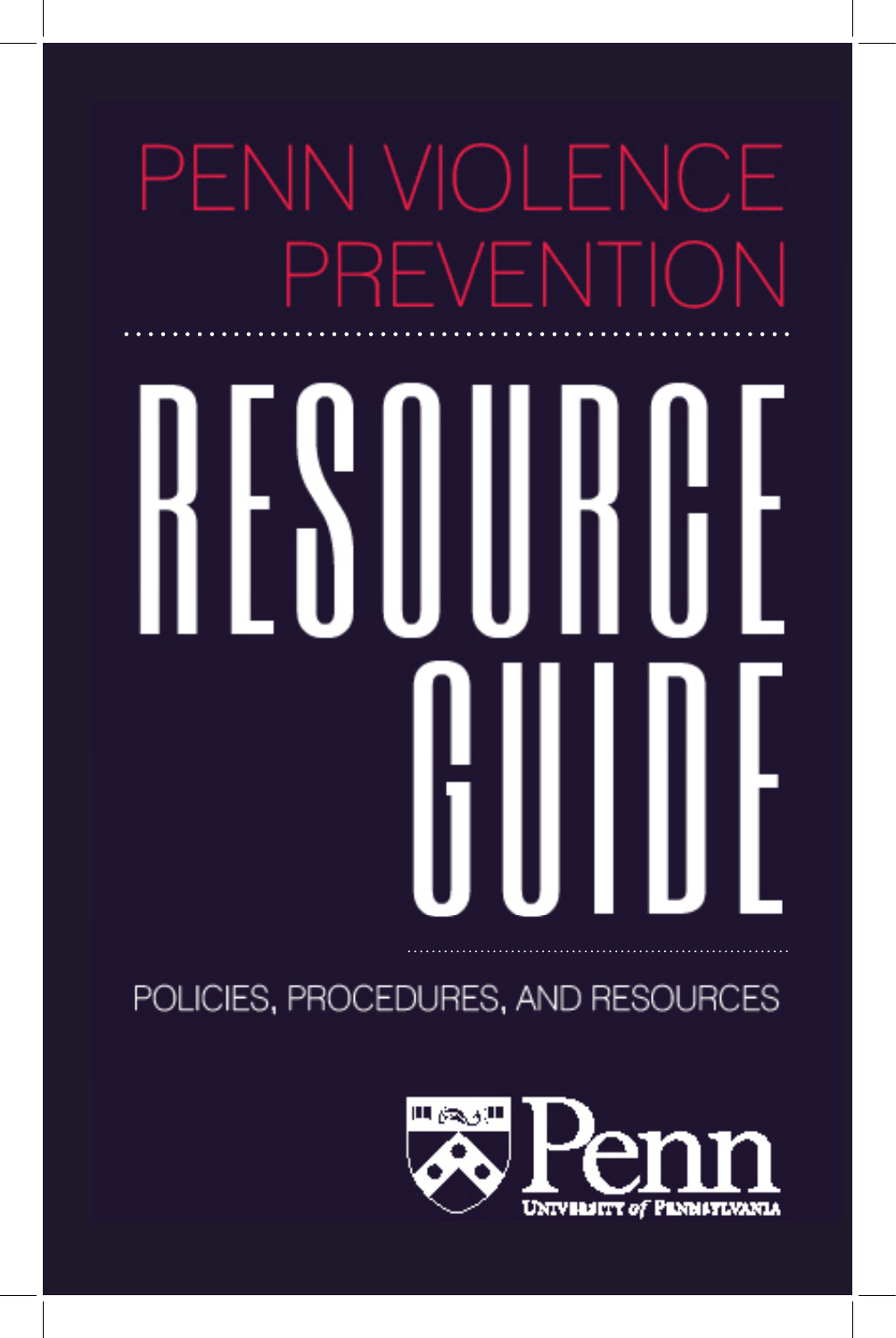THIS GUIDE ISINTENDED TO PROVIDE INFORMATION ABOUT RELATIONSHIP VIOLENCE, STALKING, SEXUAL HARASSMENT, AND SEXUAL VIOLENCE, AND THE RESOURCES AVAILABLE TO STUDENTS. IT ALSO GIVES AN OVERVIEW OF THE REPORTING OPTIONS FOR STUDENTS WHO EXPERIENCE INTERPERSONAL VIOLENCE.

Relationship violence, stalking, sexual harassment, and sexual violence in any form, including sexual assault and rape, are prohibited by University policy. The definitions in this guide are adapted from the Penn Sexual Misconduct Policy. The policy can be found on the Penn Violence Prevention website at **www.vpul.upenn.edu/pvp**

# table of contents:

| CONFIDENTIAL SUPPORT RESOURCES 6 |  |
|----------------------------------|--|
|                                  |  |
|                                  |  |
|                                  |  |







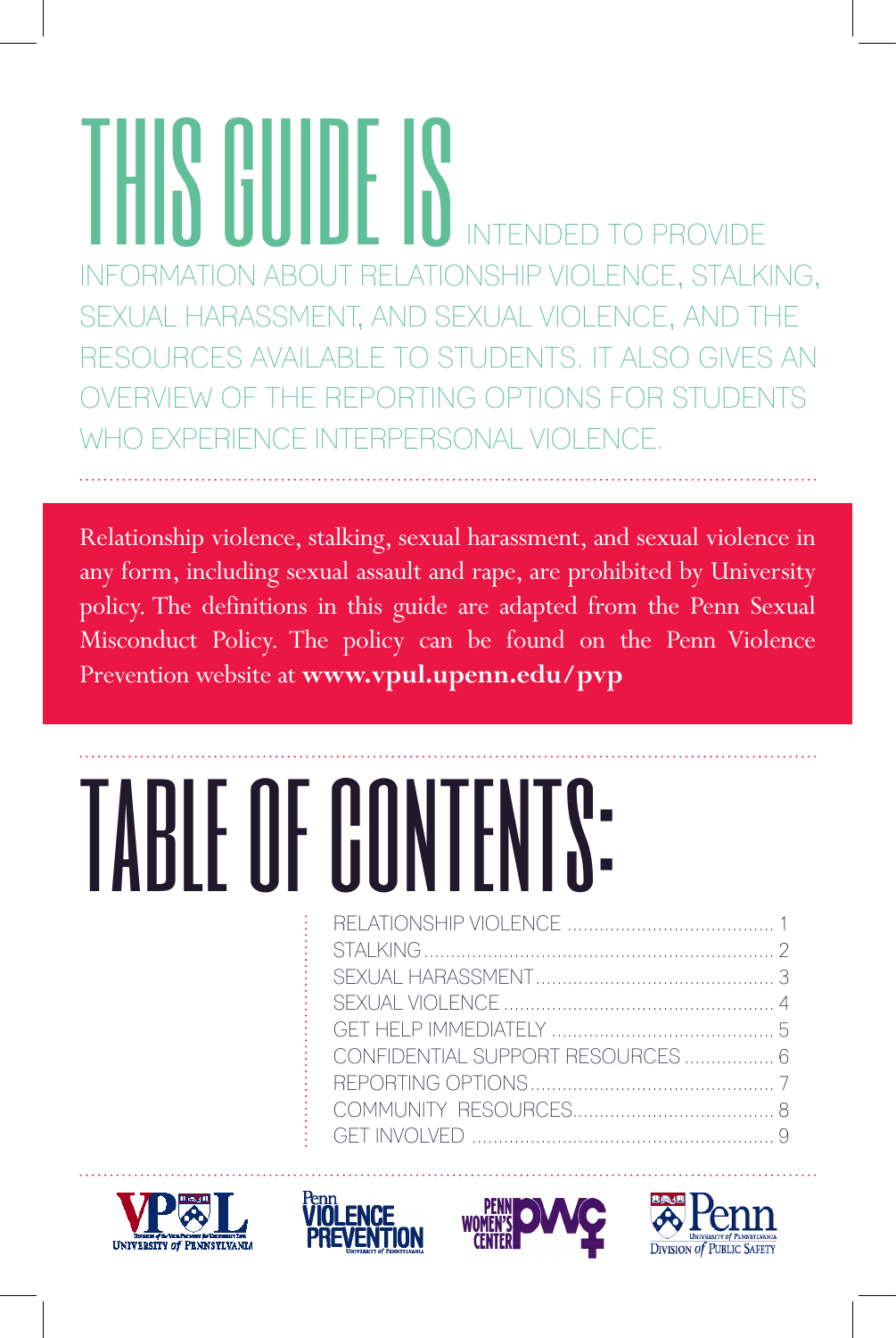# RELATIONSHIP VIIULENUL, also com-

monly known as dating violence or domestic violence , is defined as an act or a pattern of abuse committed by a person involved in a social, sexual or romantic relationship, past or present, with the victim. Relationship violence can encompass a broad range of behaviors that may include physical violence, sexual violence, emotional violence and economic violence.

### Examples of ABIISIVE BEHAV include:

USING THREATS OR INSULTS

HITTING, PUSHING, STRANGLING

STEALING MONEY

ISOLATING FROM FAMILY & FRIENDS

RESTRICTING ACCESS TO BIRTH **CONTROL** 

NO PHYSICAL VIOLENCE NEEDS TO OCCUR IN ORDER FOR A RELATIONSHIP TO BE ABUSIVE.

HOWEVER, IT IS IMPORTANT TO KNOW THAT EMOTIONAL AND PSYCHOLOGICAL ABUSE OFTEN ESCALATE TO PHYSICAL VIOLENCE IN TIME.

PERIENCE **OMEN AGEL GHEST** 

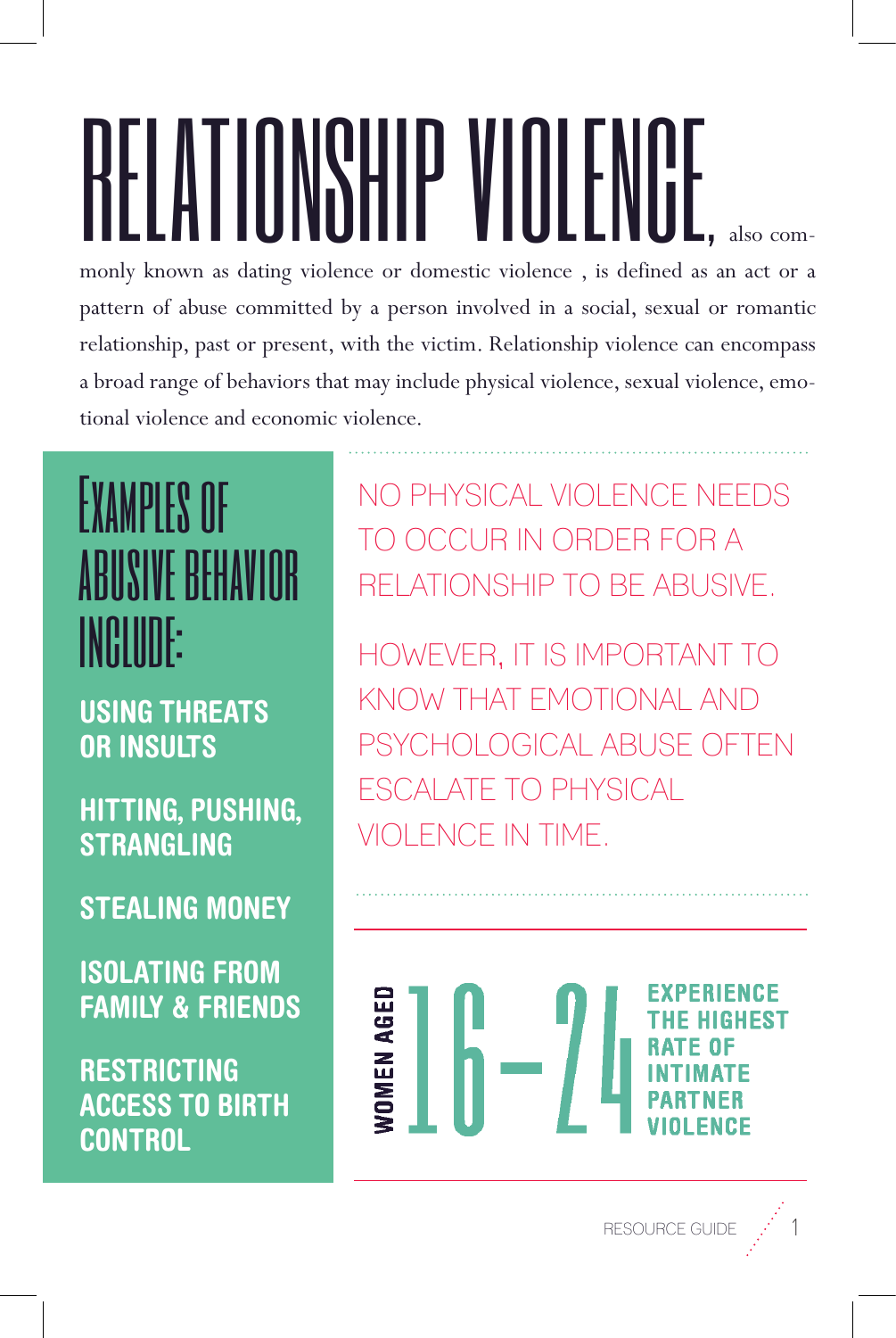## STALKIN

means engaging in a course of conduct directed at specific person(s) that would cause a reasonable person to (a) fear for his or her safety or the safety of others, or (b) suffer substantial emotional distress.

People are most often stalked by someone they know such as an acquaintance or an ex-partner, but you can also be stalked by a stranger. Stalking behavior is often mistaken for unwanted romantic attention and may not be taken seriously. However, if not interrupted, stalking can cause a victim to live in fear and alter their routine.

# **YEAR OLDS EXPERIENCE**

THE HIGHEST RATES OF STALKING

### EXAMPLES OF STALKING BEHAVIOR:

FOLLOWING OR SPYING ON SOMEONE

- REPEATEDLY SENDING
- UNWANTED E-MAILS, LETTERS,
- FACEBOOK MESSAGES, TEXTS,
- DM'S, ETC.
- THREATENING SOMEONE OR THEIR FRIENDS & FAMILY
- LEAVING UNWANTED GIFTS OR ITEMS
- DESTROYING SOMEONE'S PROPERTY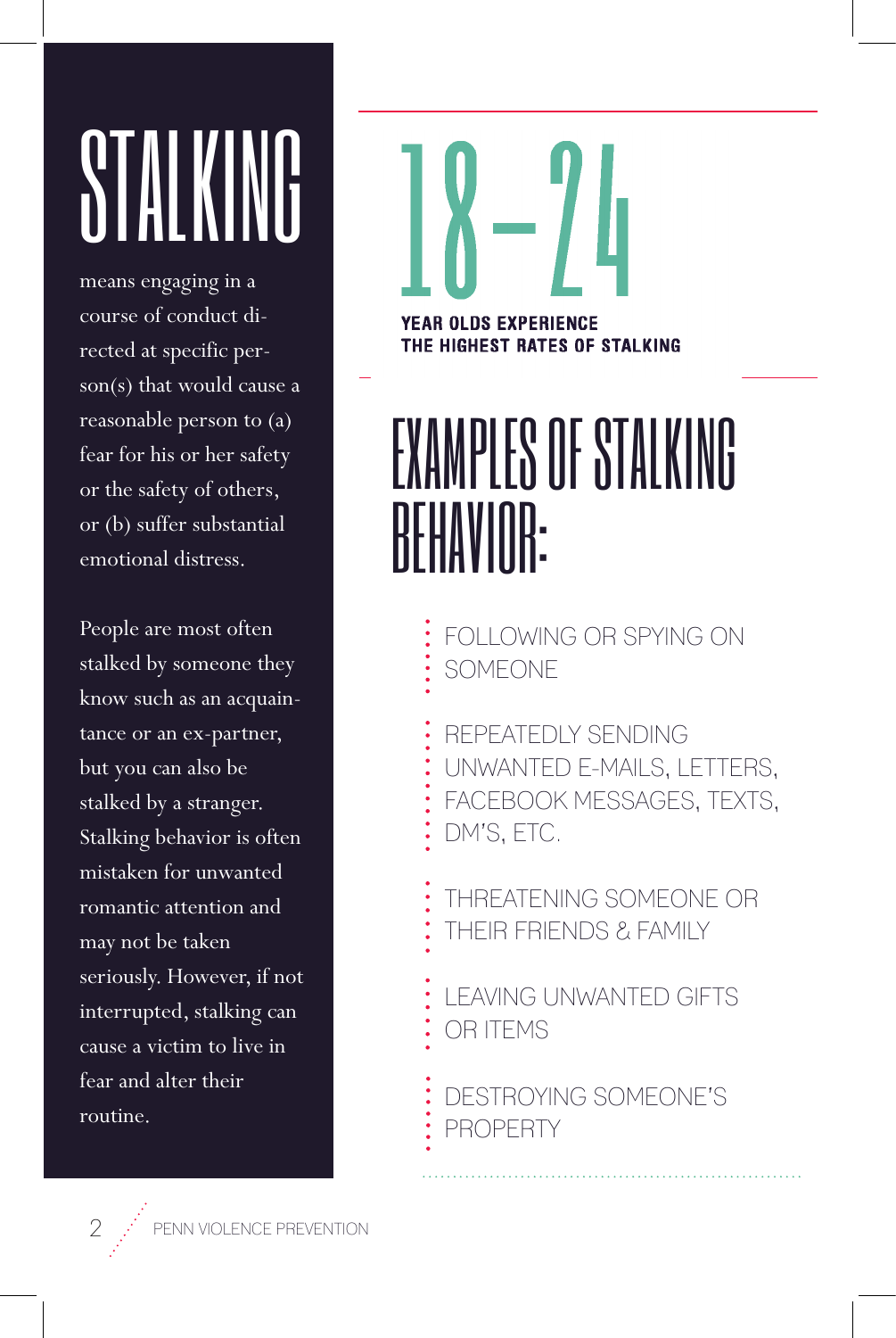# SEXUAL HARASSMENTrefers to any unwanted conduct that is based on an individual's sex, sexual orientation, gender identity

and/or gender expression and that:

- i. Involves a stated or implicit threat to the individual's academic or employment status;
- ii. Has the purpose or effect of interfering with the individual's academic or work performance; and/or
- iii. Creates an intimidating or offensive academic, living or work environment.

SEXUAL HARASSMENT CAN BE EXHIBITED USING VERBAL, NON-VERBAL BEHAVIORS AND GESTURES, AND PHYSICAL CONTACT.

**ACCORDING TO** A NATIONAL SURVEY,

**OF UNDERGRADUATE AND GRADUATE STUDENTS INDICATED EXPERIENCING SEXUAL HARASSMENT** 

### EXAMPLES OF SEXUAL HARASSMENT MAY INGLUIDE:

SEEKING SEXUAL FAVORS IN RETURN FOR THE PROMISE OF A FAVORABLE GRADE

- **: CONTINUOUS AND PERSISTENT**
- **SEXUAL SLURS**
- **: MAKING OFFENSIVE COMMENTS ABOUT**
- SOMEONE'S SEXUAL ORIENTATION OR
- GENDER IDENTITY

TEXTING SEXUAL IMAGES OR MESSAGES

RESOURCE GUIDE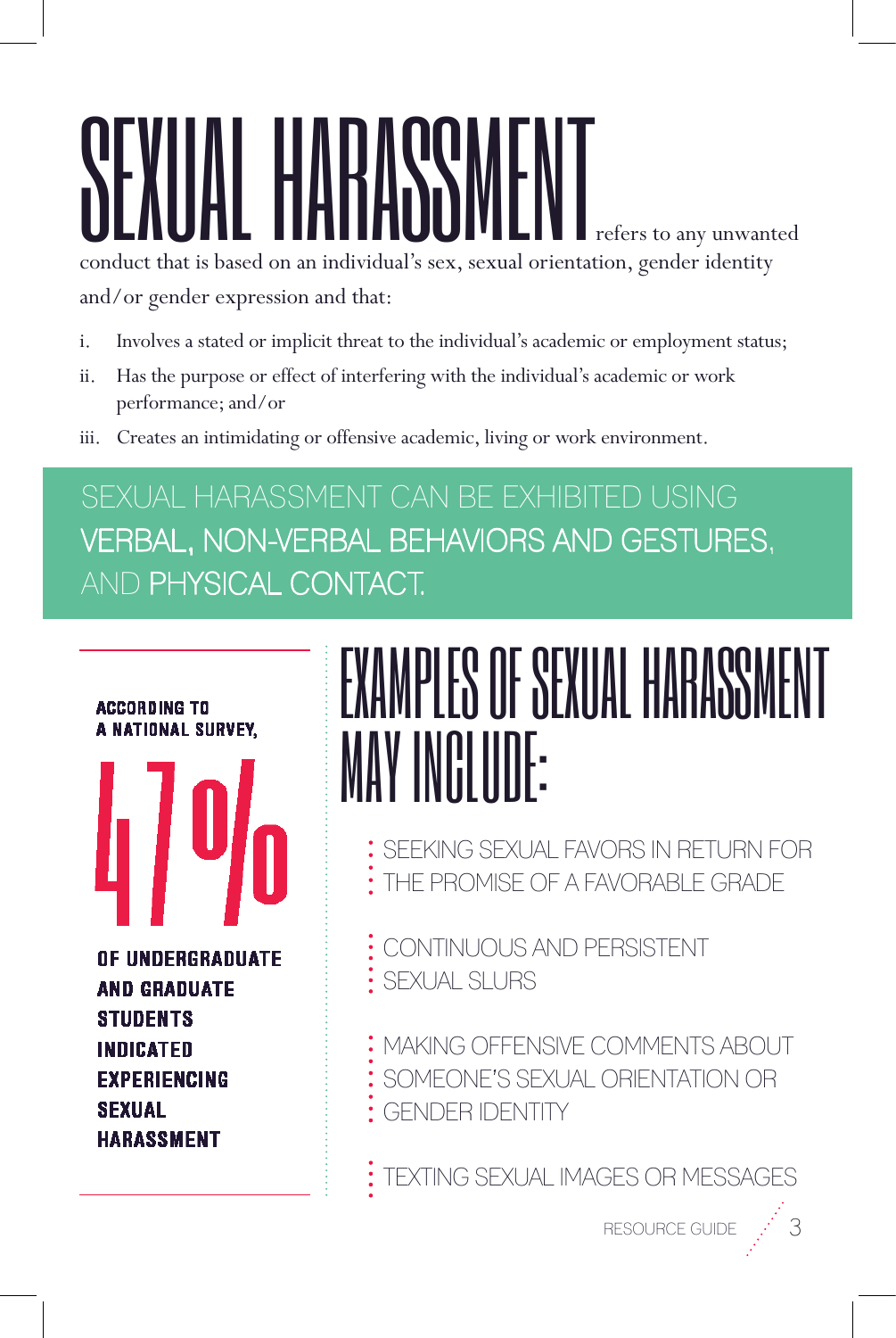**SEXUAL** OF COLLEGE SEXUAL VIOLENCE SURVIV<br>KNOW THEIR ATTACKER<br>includes a range of behaviors in which an act of a sexual nature is taken against another person without the individual's consent or when the individual is unable to consent. Sexual assault (including but not limited to rape) is defined as someone having committed any of the following acts:

Any physical sexual contact that involves the use or threat of force or

violence or any other form of coercion or intimidation;

Any physical sexual contact with a person who is unable to consent due to incapacity or impairment, mental or physical. "Incapacity" or "impairment" includes but is not limited to being under the influence of alcohol or drugs or being too young to consent.

## WHAT. IS CONSENT?

an affirmative decision to engage in mutually agreed upon sexual activity

given by clear words or actions

cannot be given by a person who because of youth, disability, intoxication or other condition is unable to lawfully give his or her consent

consent to one form of sexual activity does not imply consent to other forms of sexual activity

may not be inferred from silence, passivity, or lack of resistance alone

the existence of a current or previous relationship is not sufficient to constitute consent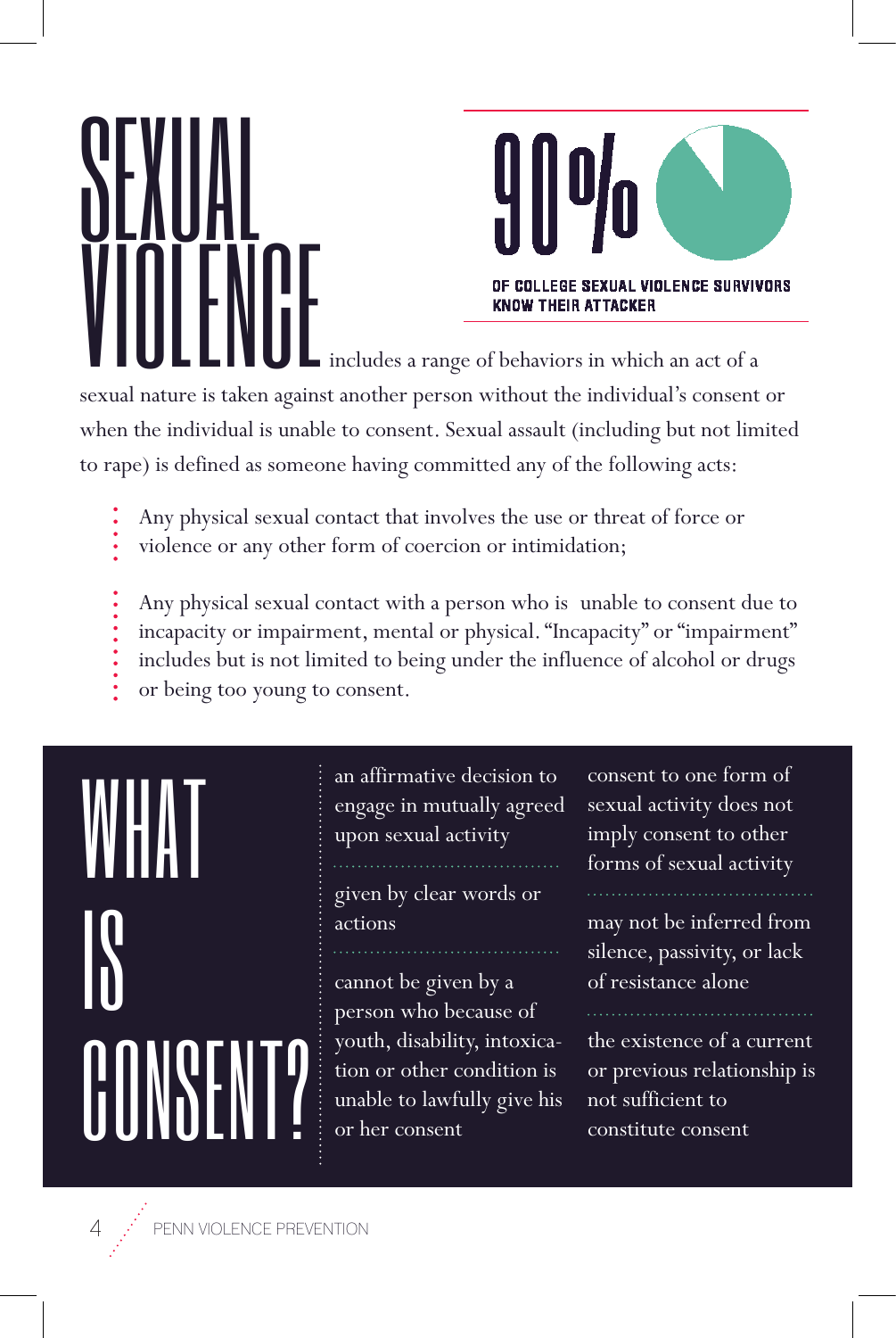BELOW IS A BRIFF OUTLINE OF THE RECOM-MENDED STEPS FOR PENN STUDENTS TO TAKE IMMEDIATELY AFTER EXPERIENCING SEXUAL OR RELATIONSHIP VIOLENCE:

 $\overline{\mathsf{I}}$ 

 $\int$ 

1<br>J

4

If possible, FIND A SAFE PLACE away from the perpetrator or from any other potential danger.

CONTACT THE PENN POLICE AT 215.573.3333. The Penn Police are specially trained to respond to incidents of interpersonal violence and will connect students with an advocate from Special Services. These advocates will discuss medical and reporting options such as receiving a Protection From Abuse Order and/or receiving a medical exam.

SEEK MEDICAL ATTENTION as soon as possible. **The Philadelphia Sexual Assault Response Center (PSARC)** is designated to provide forensic rape examinations to victims of sexual assault. It is recommended that students who wish to pursue legal action, or may want to pursue legal action in the future, receive this examination, which includes a collection of evidence. During this examination victims can receive treatment for injuries and sexually transmitted infections as well as emergency contraception. An advocate from Special Services can provide transportation and accompaniment to PSARC.

SPEAK WITH A RESOURCE, some of which are listed on page 6. These resources offer a range of services such as counseling, advocacy, safety planning, assistance with making a report, and housing and academic support.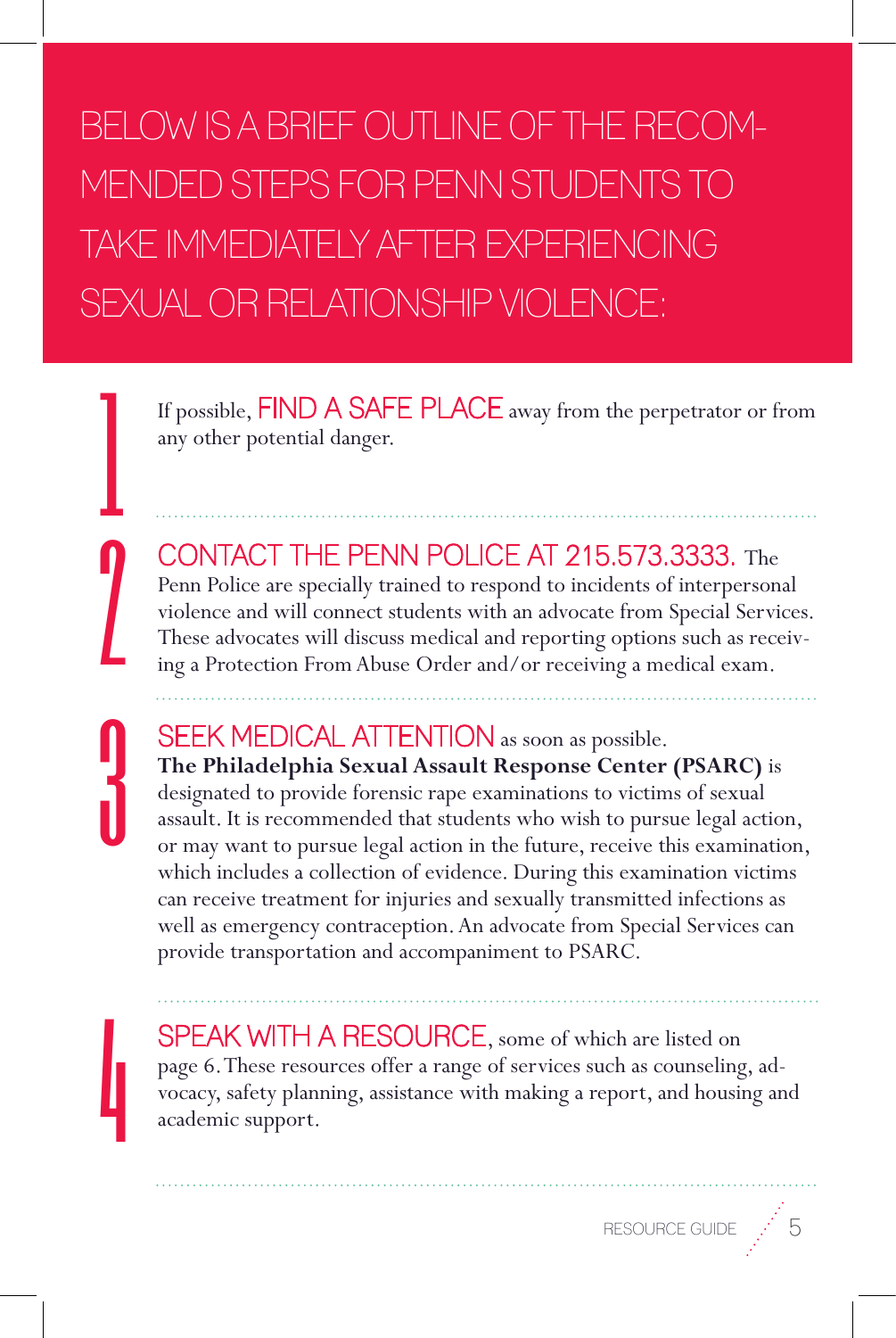## CONFIDENTIAL SUPPORT BESOURC

There are many resource offices available at Penn to assist members of the Penn community who have experienced sexual violence, sexual harassment, relationship violence or stalking. The following are resource offices that are confidential, which means that the information shared with them generally will be held in confidence, consistent with the University's obligation to address these complaints, unless the person sharing the information gives their consent to the disclosure of that information. Confidential resources are not obligated to share identifying information with the Title IX Officer.

#### ADDITIONAL CONFIDENTIAL RESOURCES ARE AVAILABLE. VISIT WWW.VPUL.UPENN.EDU/PVP FOR A FULL LIST.



PWC

#### Special Services, Division of Public Safety (DPS) 4040 CHESTNUT ST, 215 898 6600 Special Services offers comprehensive support for any member of the Penn com-

munity who has experienced interpersonal violence. Special Services advocates can discuss reporting options, provide hospital and court accompaniment, and assist with implementing any necessary safety measures. They can also connect victim/ survivors to resources across campus for academic, community, social, emotional and psychological support.

### NN WOMEN'S CENTER (PWC) | 3643 LOCUST WALK, 215 898 8611

The Penn Women's Center provides education, advocacy, and crisis counseling, and co-facilitates a support group for survivors. PWC staff can assist victims in navigating the different resources at both Penn and in the broader community. PWC supports all students regardless of gender identity.

### **CAPS**

SHS

### Counseling & Psychological Services (CAPS) 3624 Market St, 215 898 7021

CAPS offers a range of services including consultation, group and individual counseling, and medication reviews. CAPS also has the Sexual Trauma Treatment Outreach and Prevention (STTOP) Team, a group of clinicians dedicated to providing confidential care, support, and advocacy to students who have experienced interpersonal violence.

### Student Health Service (SHS) 3535 Market St, Suite 100, 215 746 3535

The Student Health Service (SHS) can provide evaluation and treatment to victims of all forms of interpersonal violence. SHS providers can perform examinations, provide testing and treatment of sexually transmissible infections, provide emergency contraception, and arrange for referrals. Office visits are covered in full by the Clinical Fee and the Penn Student Insurance Plan (PSIP). Charges for lab tests related to a sexual assault are waived.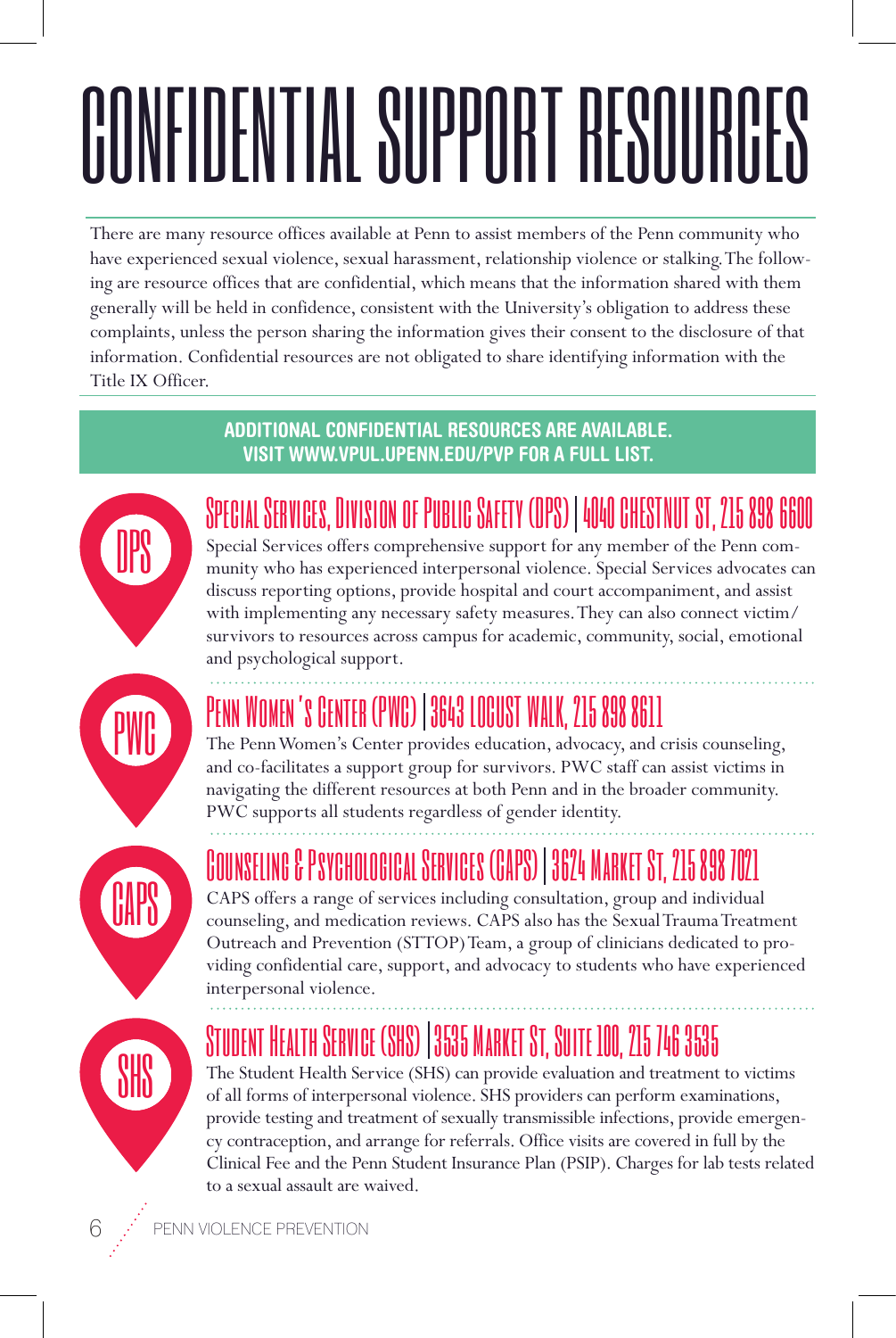## REPORTING OPTIONS

A student who would like to report an incident of sexual violence, sexual harrassment, relationship violence or stalking has the right to pursue criminal charges through local law enforcement and/or to make an internal complaint through the University of Pennsylvania. Students may choose to make an internal report to the University, pursue criminal charges through local law enforcement with help from Special Services, both, or neither.

#### IT'S HELPFUL TO KNOW THAT

- An internal University investigation and a criminal investigation are separate processes.
- Potential consequences for a person found guilty in the criminal system include prison and placement on the sex offender registry.
- Potential consequences for a Penn student found responsible through an internal disciplinary process include probation, suspension, and expulsion from the University.

FOR ASSISTANCE WITH CRIMINAL REPORTS OR PROTECTION FROM ABUSE ORDERS

TO FILE INTERNAL REPORTS AGAINST STUDENTS, FACULTY, OR STAFF

> CONTACT INFORMATION FOR THE AVP/TITLE IX OFFICER: Email: titleixofficer@upenn.edu Website: titleixoffice.upenn.edu.



Special Services,

Division of Public

Safety

AVP/title ix

**OFFICER**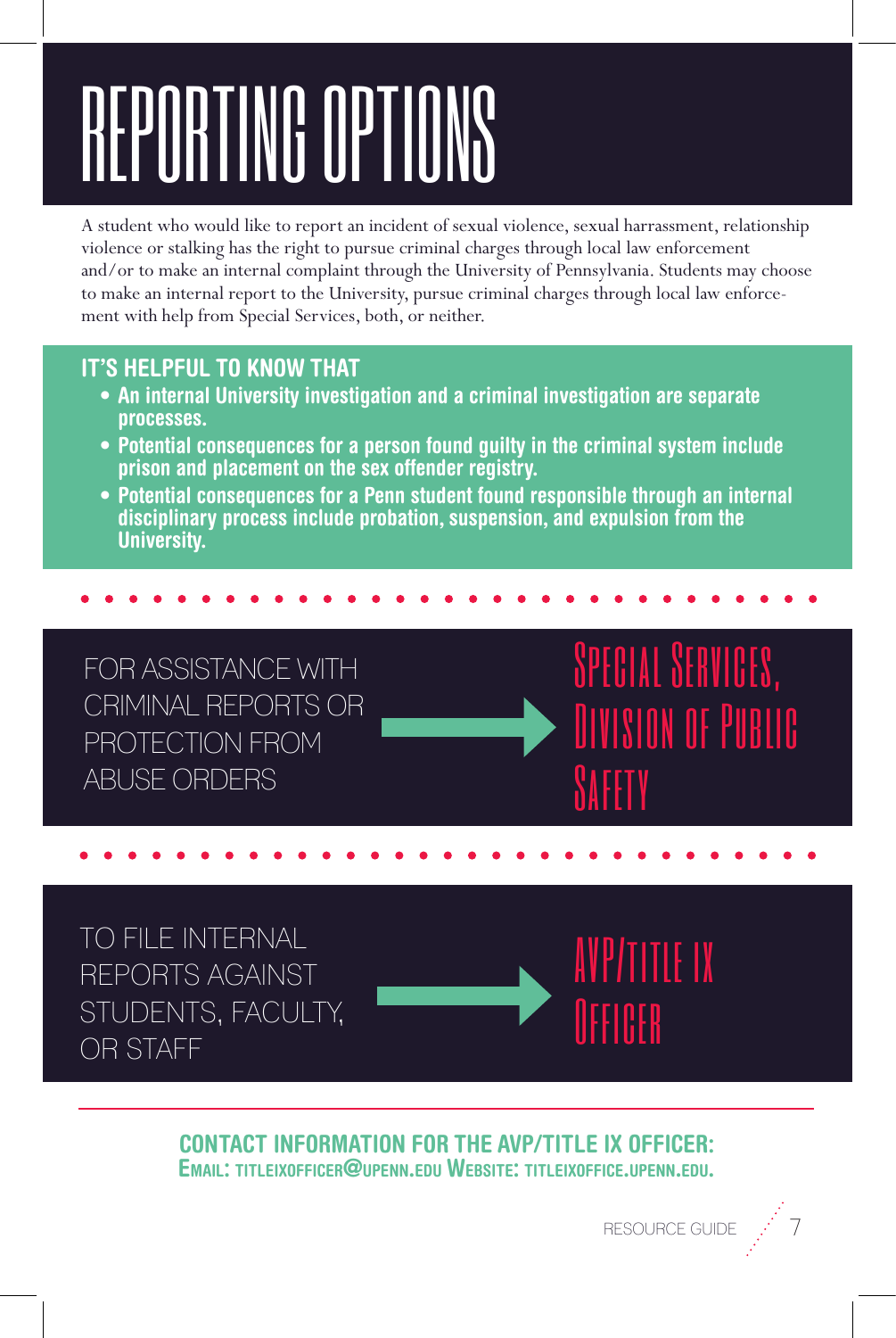## RESOURCES IN THE PHILADELPHIA COMMUNITY

#### NI HEALTH CENTER 215 985 3300

Provides medical care, counseling, and case management services for the LGBT community. **www.mazzonicenter.org**

#### PHIA SEXUAL ASSAULT RESPONSE CENTER (PSARC) 215 685 3251

Provides forensic medical exams and treatment for sexual assault. You are not required to make an official report but the police will still need to escort you to the center for the exam.

#### MENERGY 215 242 2235

Counseling and re-education program for people who are physically or emotionally abusive to their partners. **www.menergy.org** 



#### AGAINST ABUSE LEGAL **CENTER 215 686 7082**

Provides legal assistance and representation for victims/survivors of domestic violence.

**www.womenagainstabuse.org**

#### PHILADELPHIA DOMESTIC VIOLENCE HOTLINE 866 723 3041

Provides 24-hour crisis response. Is a collaboration between Philadelphia's Domestic violence agencies and can connect callers with shelter access, counseling services, etc.



Provides crisis counseling, court and hospital accompaniments, as well as long term counseling and support groups for victims/survivors of sexual assault.

**www.woar.org**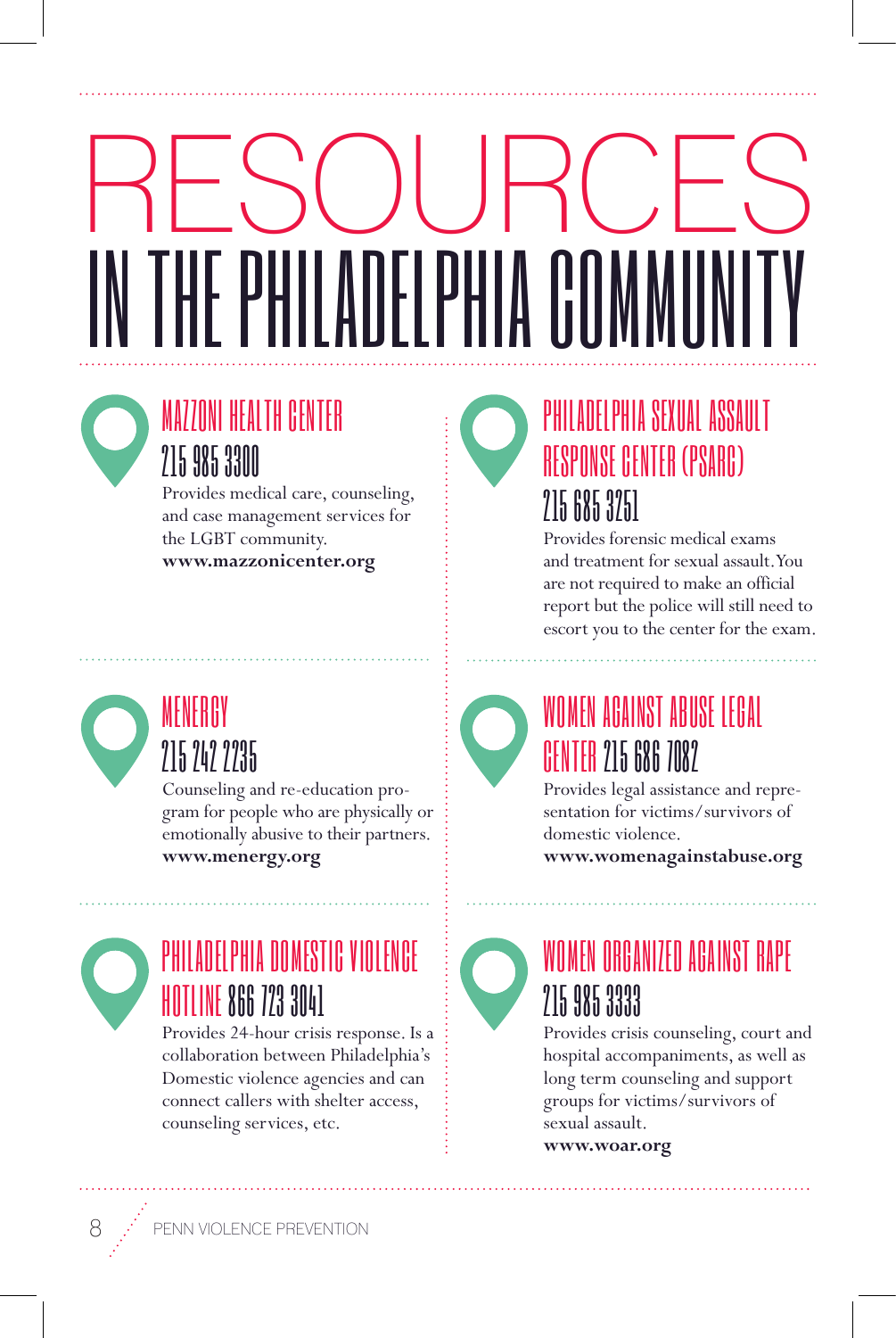## $\begin{array}{c} \n \overrightarrow{)} \ \end{array}$ involved

**Penn Violence Prevention** 

(PVP) engages the Penn community in the prevention of sexual violence, relationship violence, and stalking on campus. We foster collaborative relationships across campus to ensure a survivor-centered, multifaceted approach to support services and primary prevention.

TO CONTACT PENN VIOLENCE PREVENTION AND EDUCATIONAL INITIATIVES:

Malik **WASHINGTON** 

Associate Director malikw@upenn.edu

Katie **CHOCKLEY** 

Program Coordinator kchock@upenn.edu

### GET EDUCATED

Attend the Student Anti-Violence Advocate Training or request a workshop for a student group by visiting the PVP website.

### GET INVOLVED

Join a dedicated student group like PAVE, MARS, ASAP or V-Day and engage your peers. You can also get your student group involved by joining the NEW Anti-Violence Engagement Network (AVEN).